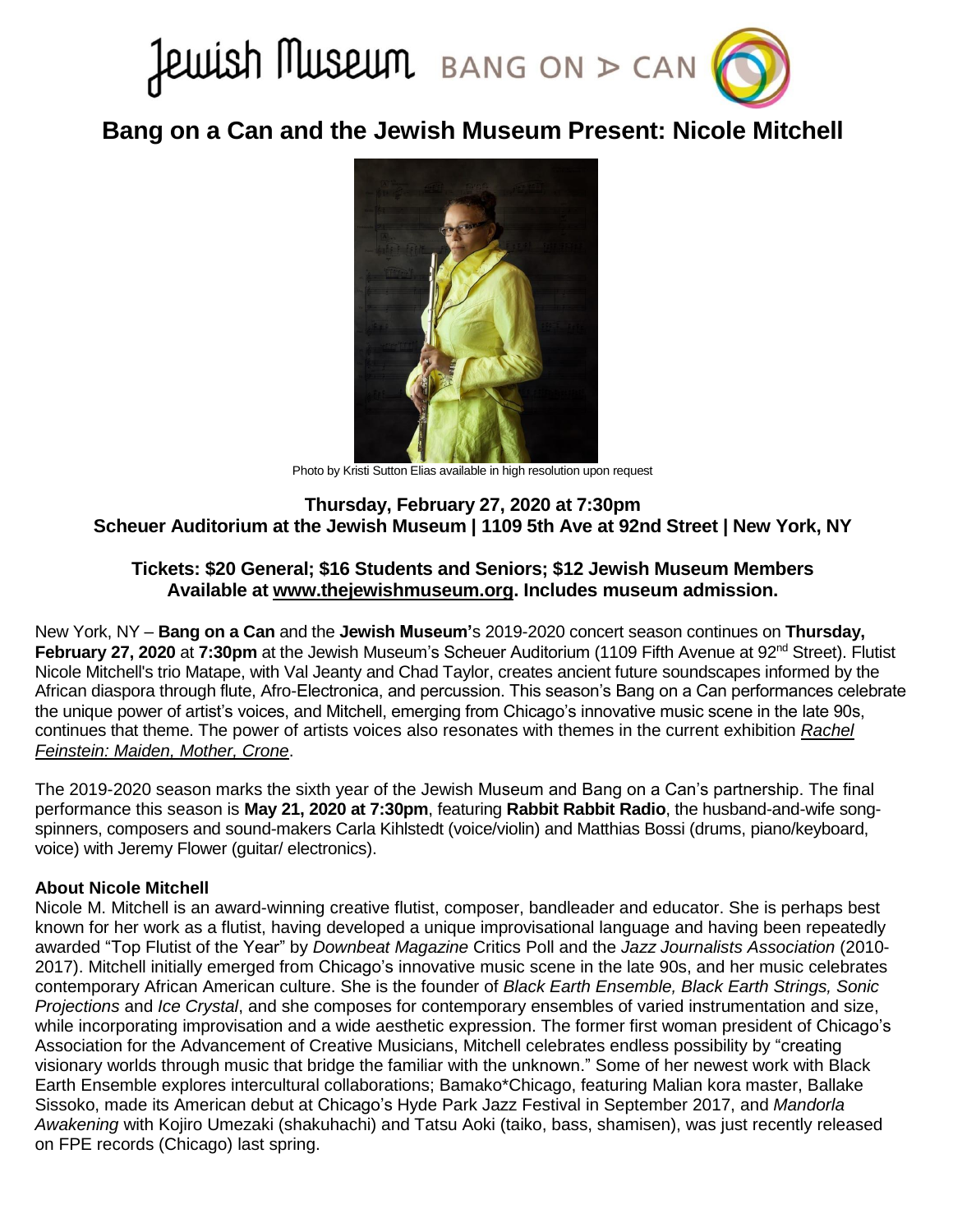Recently she celebrated a compositional premiere with *Procession Time*, a suite inspired by the work of Harlem Renaissance artist Norman Lewis, that was performed by the San Francisco Contemporary Music Players and conducted by Steve Schick in October 2017. Mitchell has also recently been interested in multidisciplinary work, through the incorporation of original video art with her music (*Mandorla Awakening* I and II, *Interdimensional Interplay* for Solo Disklavier and Prerecorded Flute). In January 2018, Mitchell was the Artist in Residence at New York's Winter Jazz Fest, where she performed four suites of her compositions, including Art and Anthem (for poet Gwendolyn Brooks), Maroon Cloud (inspired by her writing "What Was Feared Lost" from Arcana VIII edited by John Zorn), Pteradatyl, a new trio with vocalist Sara Serpa and Liberty Ellman, and her latest Afrofuturist suite, Mandorla Awakening, which was cited as a top jazz recording in the New York Times and the LA Times for 2017. As a composer, Mitchell has been commissioned by the French Ministry of Culture, the Chicago Museum of Contemporary Art, Art Institute of Chicago, the Stone, the French American Jazz Exchange, Chamber Music America (New Works), the Chicago Jazz Festival, ICE, and the Chicago Sinfonietta. Mitchell has performed with creative music luminaries including Craig Taborn, Roscoe Mitchell, Joelle Leandre, Anthony Braxton, Geri Allen, George Lewis, Mark Dresser, Steve Coleman, Anthony Davis, Myra Melford, Bill Dixon, Muhal Richard Abrams, Ed Wilkerson, Rob Mazurek, and Billy Childs, and Hamid Drake. She is a recipient of the Herb Alpert Award (2011), the Chicago 3Arts Award (2011) and the Doris Duke Artist Award (2012). Mitchell is a Professor of Music at University of California, Irvine, teaching composition and improvisation in the graduate program of Integrated Composition, Improvisation and Technology.

**Tickets for the February 27, 2020 program are \$20 general public; \$16 students and seniors; and \$12 for Jewish Museum members and Bang on a Can list members, and include exhibition admission prior to the performance. Further program and ticket information is available by calling 212.423.3337 or at [TheJewishMuseum.org/calendar.](http://thejewishmuseum.org/calendar) The Jewish Museum is located at Fifth Avenue and 92nd Street, NYC.**

#### **Support**

Public programs are made possible, in part, through public funds from the New York City Department of Cultural Affairs in partnership with City Council and the New York State Council on the Arts with the support of Governor Andrew M. Cuomo and the New York State Legislature.

## **About Bang on a Can**

Bang on a Can is dedicated to making music new. Since its first Marathon concert in 1987, Bang on a Can has been creating an international community dedicated to innovative music, wherever it is found. With adventurous programs, it commissions new composers, performs, presents, and records new work, develops new audiences, and educates the musicians of the future. Bang on a Can is building a world in which powerful new musical ideas flow freely across all genres and borders. Bang on a Can plays "a central role in fostering a new kind of audience that doesn't concern itself with boundaries. If music is made with originality and integrity, these listeners will come." (*The New York Times*)

Bang on a Can has grown from a one-day New York-based Marathon concert (on Mother's Day in 1987 in a SoHo art gallery) to a multi-faceted performing arts organization with a broad range of year-round international activities. "When we started Bang on a Can, we never imagined that our 12-hour marathon festival of mostly unknown music would morph into a giant international organization dedicated to the support of experimental music, wherever we would find it," write Bang on a Can Co-Founders Michael Gordon, David Lang and Julia Wolfe. "But it has, and we are so gratified to be still hard at work, all these years later. The reason is really clear to us – we started this organization because we believed that making new music is a utopian act – that people needed to hear this music and they needed to hear it presented in the most persuasive way, with the best players, with the best programs, for the best listeners, in the best context. Our commitment to changing the environment for this music has kept us busy and growing, and we are not done yet."

Current projects include its festivals **LOUD Weekend** at MASS MoCA and **LONG PLAY** in Brooklyn; **The People's Commissioning Fund**, a membership program to commission emerging composers; the **Bang on a Can All-Stars**, who tour to major festivals and concert venues around the world every year; recording projects; the **Bang on a Can Summer Music Festival at MASS MoCA** - a professional development program for young composers and performers led by today's pioneers of experimental music; **Asphalt Orchestra**, Bang on a Can's extreme street band that offers mobile performances re-contextualizing unusual music; **Found Sound Nation**, a new technologybased musical outreach program now partnering with the State Department of the United States of America to create **OneBeat**, a revolutionary, post-political residency program that uses music to bridge the gulf between young American musicians and young musicians from developing countries; cross-disciplinary collaborations and projects with DJs, visual artists, choreographers, filmmakers and more. Each new program has evolved to answer specific